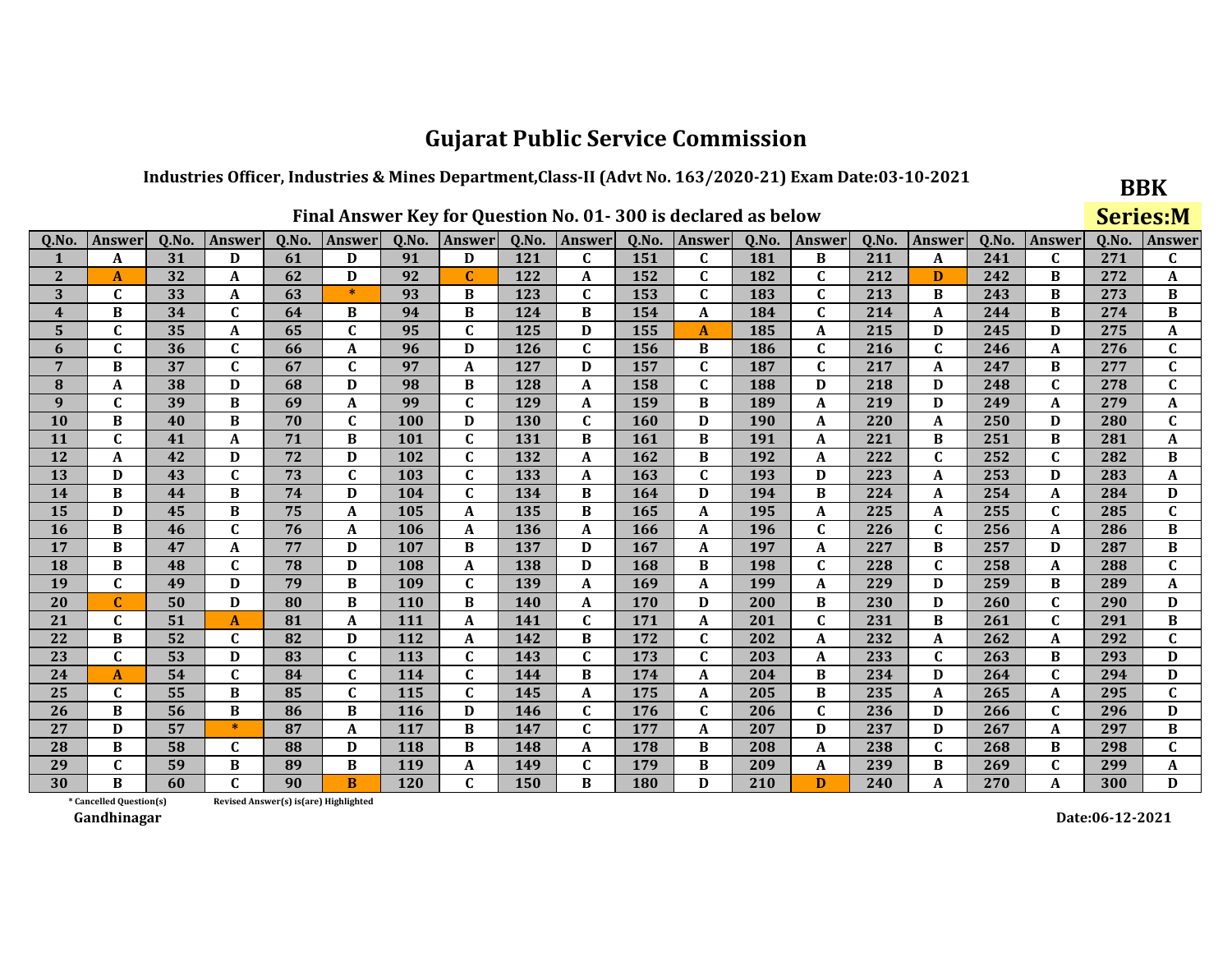## Industries Officer, Industries & Mines Department, Class-II (Advt No. 163/2020-21) Exam Date:03-10-2021

|                         |                                                                                                                                                      |    |              |    |                                       |            |              |            |   |     | Final Answer Key for Question No. 01-300 is declared as below |     |              |     |             |        |             |        | <b>Series:A</b> |
|-------------------------|------------------------------------------------------------------------------------------------------------------------------------------------------|----|--------------|----|---------------------------------------|------------|--------------|------------|---|-----|---------------------------------------------------------------|-----|--------------|-----|-------------|--------|-------------|--------|-----------------|
| Q.No                    | Q.No.<br>Q.No.<br>Q.No.<br>Q.No.<br>Q.No.<br>Q.No.<br>Q.No.<br>Q.No.<br>Answer<br>Answer<br>Answer<br>Answer<br>Answer<br>Answer<br>Answer<br>Answer |    |              |    |                                       |            |              |            |   |     |                                                               |     |              |     |             | Answer | Q.No.       | Answer |                 |
| 1                       | B                                                                                                                                                    | 31 | A            | 61 | C                                     | 91         | A            | 121        | C | 151 | $\mathbf{C}$                                                  | 181 | B            | 211 | D           | 241    | B           | 271    | B               |
| $\overline{2}$          | D                                                                                                                                                    | 32 | D            | 62 | A                                     | 92         | $\mathbf C$  | 122        | C | 152 | $\mathbf C$                                                   | 182 | $\mathbf C$  | 212 | D           | 242    | $\mathbf C$ | 272    | $\mathbf C$     |
| 3                       | B                                                                                                                                                    | 33 | $\mathbf{C}$ | 63 | D                                     | 93         | D            | 123        | A | 153 | $\mathbf{C}$                                                  | 183 | $\mathbf{C}$ | 213 | $\mathbf C$ | 243    | D           | 273    | A               |
| $\overline{\mathbf{4}}$ | $\mathbf C$                                                                                                                                          | 34 | $\mathbf{C}$ | 64 | B                                     | 94         | A            | 124        | C | 154 | $\mathbf{C}$                                                  | 184 | B            | 214 | B           | 244    | D           | 274    | A               |
| 5                       | B                                                                                                                                                    | 35 | $\mathbf C$  | 65 | D                                     | 95         | $\mathbf C$  | 125        | В | 155 | A                                                             | 185 | D            | 215 | A           | 245    | $\mathbf C$ | 275    | A               |
| 6                       | D                                                                                                                                                    | 36 | B            | 66 | B                                     | 96         | B            | 126        | C | 156 | A                                                             | 186 | B            | 216 | $\mathbf C$ | 246    | D           | 276    | B               |
| 7                       | A                                                                                                                                                    | 37 | A            | 67 | B                                     | 97         | D            | 127        | A | 157 | B                                                             | 187 | B            | 217 | B           | 247    | B           | 277    | $\mathbf C$     |
| 8                       | A                                                                                                                                                    | 38 | D            | 68 | B                                     | 98         | $\mathbf C$  | 128        | B | 158 | A                                                             | 188 | $\mathbf{C}$ | 218 | B           | 248    | $\mathbf C$ | 278    | D               |
| 9                       | $\mathbf C$                                                                                                                                          | 39 | B            | 69 | $\mathbf{C}$                          | 99         | D            | 129        | B | 159 | $\mathbf{C}$                                                  | 189 | D            | 219 | $\bf{B}$    | 249    | A           | 279    | A               |
| 10                      | A                                                                                                                                                    | 40 | B            | 70 | C                                     | 100        | A            | <b>130</b> | D | 160 | B                                                             | 190 | A            | 220 | D           | 250    | D           | 280    | $\mathbf{C}$    |
| 11                      | C                                                                                                                                                    | 41 | D            | 71 | C                                     | 101        | $\mathbf C$  | 131        | B | 161 | A                                                             | 191 | A            | 221 | A           | 251    | $\mathbf C$ | 281    | A               |
| 12                      | $\mathbf C$                                                                                                                                          | 42 | C            | 72 | B                                     | 102        | D            | 132        | C | 162 | A                                                             | 192 | A            | 222 | B           | 252    | A           | 282    | D               |
| 13                      | D                                                                                                                                                    | 43 | B            | 73 | $\mathbf C$                           | 103        | $\mathbf A$  | 133        | C | 163 | $\mathbf C$                                                   | 193 | B            | 223 | $\mathbf C$ | 253    | A           | 283    | A               |
| 14                      | B                                                                                                                                                    | 44 | B            | 74 | A                                     | 104        | A            | 134        | C | 164 | $\mathbf{C}$                                                  | 194 | A            | 224 | A           | 254    | B           | 284    | B               |
| 15                      | B                                                                                                                                                    | 45 | $\mathbf{C}$ | 75 | $\mathbf C$                           | 105        | $\mathbf C$  | 135        | A | 165 | $\mathbf C$                                                   | 195 | D            | 225 | D           | 255    | B           | 285    | $\mathbf{C}$    |
| 16                      | A                                                                                                                                                    | 46 | D            | 76 | A                                     | 106        | B            | 136        | C | 166 | D                                                             | 196 | A            | 226 | $\mathbf C$ | 256    | $\mathbf C$ | 286    | $\mathbf{C}$    |
| 17                      | D                                                                                                                                                    | 47 | A            | 77 | $\mathbf{C}$                          | 107        | $\mathbf A$  | 137        | C | 167 | B                                                             | 197 | $\mathbf C$  | 227 | $\mathbf C$ | 257    | D           | 287    | A               |
| 18                      | $\mathbf C$                                                                                                                                          | 48 | B            | 78 | D                                     | 108        | $\mathbf A$  | 138        | D | 168 | B                                                             | 198 | $\mathbf C$  | 228 | $\mathbf C$ | 258    | A           | 288    | B               |
| 19                      | B                                                                                                                                                    | 49 | $\mathbf C$  | 79 | $\mathbf C$                           | 109        | B            | 139        | A | 169 | A                                                             | 199 | A            | 229 | A           | 259    | A           | 289    | $\mathbf C$     |
| 20                      | B                                                                                                                                                    | 50 | D            | 80 | B                                     | <b>110</b> | B            | <b>140</b> | A | 170 | $\mathbf C$                                                   | 200 | A            | 230 | $\mathbf C$ | 260    | D           | 290    | A               |
| 21                      | $\mathbf{C}$                                                                                                                                         | 51 | A            | 81 | B                                     | 111        | $\mathbf{A}$ | 141        | A | 171 | $\mathbf C$                                                   | 201 | $\mathbf{C}$ | 231 | A           | 261    | A           | 291    | $\mathbf C$     |
| 22                      | A                                                                                                                                                    | 52 | A            | 82 | $\ast$                                | 112        | D            | 142        | A | 172 | A                                                             | 202 | B            | 232 | B           | 262    | D           | 292    | A               |
| 23                      | $\mathbf C$                                                                                                                                          | 53 | $\mathbf C$  | 83 | $\mathbf C$                           | 113        | D            | 143        | D | 173 | $\mathbf C$                                                   | 203 | $\mathbf C$  | 233 | A           | 263    | B           | 293    | B               |
| 24                      | D                                                                                                                                                    | 54 | B            | 84 | B                                     | 114        | $\mathbf A$  | 144        | B | 174 | B                                                             | 204 | D            | 234 | D           | 264    | A           | 294    | $\mathbf C$     |
| 25                      | D                                                                                                                                                    | 55 | $\mathbf{C}$ | 85 | $\mathbf C$                           | 115        | A            | 145        | A | 175 | D                                                             | 205 | D            | 235 | $\mathbf C$ | 265    | D           | 295    | A               |
| 26                      | A                                                                                                                                                    | 56 | $\mathbf{C}$ | 86 | D                                     | 116        | $\mathbf C$  | 146        | C | 176 | C                                                             | 206 | B            | 236 | B           | 266    | $\mathbf C$ | 296    | $\mathbf{C}$    |
| 27                      | $\mathbf{D}$                                                                                                                                         | 57 | $\bf{B}$     | 87 | D                                     | 117        | B            | 147        | A | 177 | $\mathbf{C}$                                                  | 207 | A            | 237 | B           | 267    | A           | 297    | A               |
| 28                      | D                                                                                                                                                    | 58 | A            | 88 | $\ast$                                | 118        | $\mathbf{C}$ | 148        | C | 178 | $\mathbf C$                                                   | 208 | $\mathbf C$  | 238 | $\mathbf C$ | 268    | D           | 298    | B               |
| 29                      | B                                                                                                                                                    | 59 | $\mathbf{C}$ | 89 | B                                     | 119        | B            | 149        | A | 179 | $\mathbf{A}$                                                  | 209 | D            | 239 | A           | 269    | D           | 299    | B               |
| 30                      | R                                                                                                                                                    | 60 | B            | 90 | $\mathbf{C}$                          | 120        | $\mathbf A$  | 150        | B | 180 | $\mathbf{A}$                                                  | 210 | $\mathbf{A}$ | 240 | D           | 270    | A           | 300    | $\mathbf A$     |
|                         | * Cancelled Question(s)                                                                                                                              |    |              |    | Revised Answer(s) is(are) Highlighted |            |              |            |   |     |                                                               |     |              |     |             |        |             |        |                 |

Revised Answer(s) is(are) Highlighted

Gandhinagar

Date:06-12-2021

**BBK**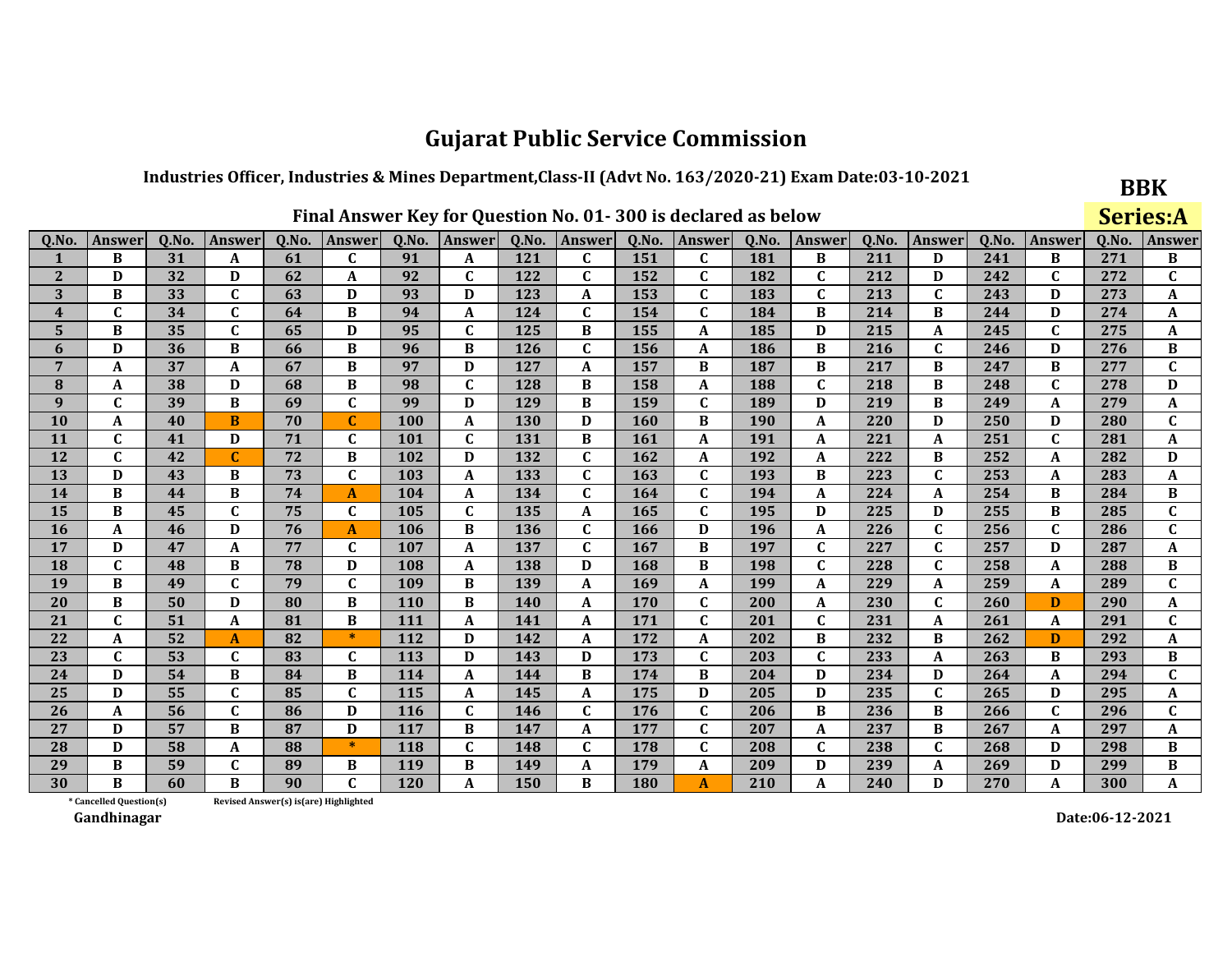### Industries Officer, Industries & Mines Department, Class-II (Advt No. 163/2020-21) Exam Date:03-10-2021

|                         |                                                                                                                                                                    |    |              |                                        |              |     |              |            |              |            | Final Answer Key for Question No. 01-300 is declared as below |     |              |     |                  |        |              | <b>Series:B</b> |              |
|-------------------------|--------------------------------------------------------------------------------------------------------------------------------------------------------------------|----|--------------|----------------------------------------|--------------|-----|--------------|------------|--------------|------------|---------------------------------------------------------------|-----|--------------|-----|------------------|--------|--------------|-----------------|--------------|
| Q.No.                   | Q.No.<br>Q.No.<br>Q.No.<br>Answer<br>Q.No.<br>Answer<br>Q.No.<br><b>Answer</b><br>Q.No.<br>Answer<br>Q.No.<br>Answer<br>Q.No.<br><b>Answer</b><br>Answer<br>Answer |    |              |                                        |              |     |              |            |              |            |                                                               |     |              |     |                  | Answer | Q.No.        | Answer          |              |
| 1                       | A                                                                                                                                                                  | 31 | B            | 61                                     | $\mathbf{C}$ | 91  | D            | 121        | $\mathbf{C}$ | 151        | $\mathbf C$                                                   | 181 | B            | 211 | A                | 241    | $\mathbf{C}$ | 271             | A            |
| $\overline{2}$          | A                                                                                                                                                                  | 32 | $\ast$       | 62                                     | $\mathbf C$  | 92  | $\mathbf C$  | 122        | A            | 152        | D                                                             | 182 | $\mathbf C$  | 212 | D                | 242    | A            | 272             | B            |
| 3                       | $\mathbf C$                                                                                                                                                        | 33 | $\mathbf C$  | 63                                     | D            | 93  | B            | 123        | $\mathbf C$  | 153        | A                                                             | 183 | $\mathbf C$  | 213 | B                | 243    | B            | 273             | $\mathbf C$  |
| $\overline{\mathbf{4}}$ | B                                                                                                                                                                  | 34 | B            | 64                                     | B            | 94  | B            | 124        | B            | 154        | A                                                             | 184 | $\mathbf C$  | 214 | A                | 244    | $\mathbf{C}$ | 274             | A            |
| 5                       | $\mathbf C$                                                                                                                                                        | 35 | $\mathbf C$  | 65                                     | B            | 95  | $\mathbf C$  | 125        | D            | 155        | $\mathbf C$                                                   | 185 | A            | 215 | D                | 245    | A            | 275             | D            |
| 6                       | $\mathbf C$                                                                                                                                                        | 36 | D            | 66                                     | A            | 96  | D            | 126        | $\mathbf{C}$ | 156        | B                                                             | 186 | C            | 216 | $\mathbf{C}$     | 246    | C            | 276             | $\mathbf C$  |
| 7                       | B                                                                                                                                                                  | 37 | D            | 67                                     | D            | 97  | A            | 127        | $\mathbf C$  | 157        | A                                                             | 187 | $\mathbf C$  | 217 | A                | 247    | A            | 277             | $\mathbf{C}$ |
| 8                       | A                                                                                                                                                                  | 38 | $\ast$       | 68                                     | $\mathbf C$  | 98  | B            | 128        | C            | 158        | A                                                             | 188 | D            | 218 | D                | 248    | B            | 278             | $\mathbf C$  |
| 9                       | $\mathbf{C}$                                                                                                                                                       | 39 | B            | 69                                     | B            | 99  | $\mathbf C$  | 129        | A            | 159        | B                                                             | 189 | A            | 219 | D                | 249    | B            | 279             | A            |
| 10                      | B                                                                                                                                                                  | 40 | $\mathbf{C}$ | 70                                     | B            | 100 | D            | <b>130</b> | A            | 160        | B                                                             | 190 | A            | 220 | A                | 250    | A            | 280             | $\mathbf{C}$ |
| 11                      | $\mathbf{C}$                                                                                                                                                       | 41 | A            | 71                                     | $\mathbf C$  | 101 | $\mathbf C$  | 131        | B            | 161        | A                                                             | 191 | A            | 221 | B                | 251    | $\mathbf C$  | 281             | A            |
| 12                      | A                                                                                                                                                                  | 42 | $\mathbf C$  | 72                                     | A            | 102 | $\mathbf C$  | 132        | $\mathbf{C}$ | 162        | D                                                             | 192 | A            | 222 | $\mathbf{C}$     | 252    | B            | 282             | В            |
| 13                      | D                                                                                                                                                                  | 43 | D            | 73                                     | $\mathbf C$  | 103 | $\mathbf{C}$ | 133        | $\mathbf C$  | 163        | D                                                             | 193 | D            | 223 | A                | 253    | $\mathbf{C}$ | 283             | A            |
| 14                      | B                                                                                                                                                                  | 44 | A            | 74                                     | D            | 104 | $\mathbf C$  | 134        | B            | 164        | A                                                             | 194 | B            | 224 | A                | 254    | D            | 284             | D            |
| 15                      | D                                                                                                                                                                  | 45 | $\mathbf C$  | 75                                     | D            | 105 | $\mathbf A$  | 135        | D            | 165        | A                                                             | 195 | A            | 225 | A                | 255    | D            | 285             | $\mathbf{C}$ |
| 16                      | B                                                                                                                                                                  | 46 | B            | 76                                     | A            | 106 | A            | 136        | B            | 166        | $\mathbf{C}$                                                  | 196 | $\mathbf{C}$ | 226 | B                | 256    | B            | 286             | B            |
| 17                      | B                                                                                                                                                                  | 47 | D            | 77                                     | D            | 107 | B            | 137        | B            | 167        | B                                                             | 197 | A            | 227 | $\mathbf{C}$     | 257    | A            | 287             | B            |
| 18                      | B                                                                                                                                                                  | 48 | $\mathbf C$  | 78                                     | D            | 108 | A            | 138        | $\mathbf C$  | 168        | $\mathbf C$                                                   | 198 | $\mathbf{C}$ | 228 | D                | 258    | $\mathbf C$  | 288             | $\mathbf{C}$ |
| 19                      | $\mathbf{C}$                                                                                                                                                       | 49 | D            | 79                                     | B            | 109 | $\mathbf C$  | 139        | D            | 169        | B                                                             | 199 | A            | 229 | $\boldsymbol{A}$ | 259    | D            | 289             | A            |
| 20                      |                                                                                                                                                                    | 50 | A            | 80                                     | B            | 110 | B            | <b>140</b> | A            | 170        | A                                                             | 200 | B            | 230 | C                | 260    | A            | 290             | D            |
| 21                      | $\mathbf C$                                                                                                                                                        | 51 | B            | 81                                     | A            | 111 | $\mathbf A$  | 141        | A            | 171        | $\mathbf C$                                                   | 201 | $\mathbf{C}$ | 231 | A                | 261    | D            | 291             | $\, {\bf B}$ |
| 22                      | B                                                                                                                                                                  | 52 | D            | 82                                     | D            | 112 | A            | 142        | A            | 172        | $\mathbf{C}$                                                  | 202 | A            | 232 | D                | 262    | D            | 292             | $\mathbf C$  |
| 23                      | $\mathbf{C}$                                                                                                                                                       | 53 | B            | 83                                     | $\mathbf C$  | 113 | $\mathbf C$  | 143        | B            | 173        | A                                                             | 203 | A            | 233 | A                | 263    | $\mathbf C$  | 293             | D            |
| 24                      | A                                                                                                                                                                  | 54 | $\mathbf C$  | 84                                     | C            | 114 | $\mathbf C$  | 144        | A            | 174        | $\mathbf{C}$                                                  | 204 | B            | 234 | В                | 264    | B            | 294             | D            |
| 25                      | $\mathbf{C}$                                                                                                                                                       | 55 | B            | 85                                     | $\mathbf C$  | 115 | $\mathbf{C}$ | 145        | D            | 175        | B                                                             | 205 | $\, {\bf B}$ | 235 | $\mathbf{C}$     | 265    | A            | 295             | $\mathbf{C}$ |
| 26                      | A                                                                                                                                                                  | 56 | D            | 86                                     | B            | 116 | D            | 146        | A            | 176        | $\mathbf C$                                                   | 206 | $\mathbf C$  | 236 | $\mathbf{C}$     | 266    | $\mathbf C$  | 296             | D            |
| 27                      | $\mathbf{C}$                                                                                                                                                       | 57 | A            | 87                                     | $\mathbf{A}$ | 117 | B            | 147        | $\mathbf{C}$ | 177        | A                                                             | 207 | D            | 237 | A                | 267    | B            | 297             | B            |
| 28                      | D                                                                                                                                                                  | 58 | A            | 88                                     | D            | 118 | B            | 148        | $\mathbf{C}$ | 178        | B                                                             | 208 | A            | 238 | B                | 268    | B            | 298             | $\mathbf{C}$ |
| 29                      | $\mathbf C$                                                                                                                                                        | 59 | $\mathbf C$  | 89                                     | B            | 119 | $\mathbf A$  | 149        | A            | 179        | B                                                             | 209 | A            | 239 | $\mathbf{C}$     | 269    | B            | 299             | A            |
| 30                      | R                                                                                                                                                                  | 60 | A            | 90                                     | B            | 120 | $\mathbf C$  | 150        | A            | <b>180</b> | D                                                             | 210 | D            | 240 | A                | 270    | D            | 300             | D            |
|                         | * Cancelled Question(s)                                                                                                                                            |    |              | Revised Answer(s) is (are) Highlighted |              |     |              |            |              |            |                                                               |     |              |     |                  |        |              |                 |              |

Revised Answer(s) is(are) Highlighted

Gandhinagar

Date:06-12-2021

**BBK**  $\mathbf{C}$  and  $\mathbf{D}$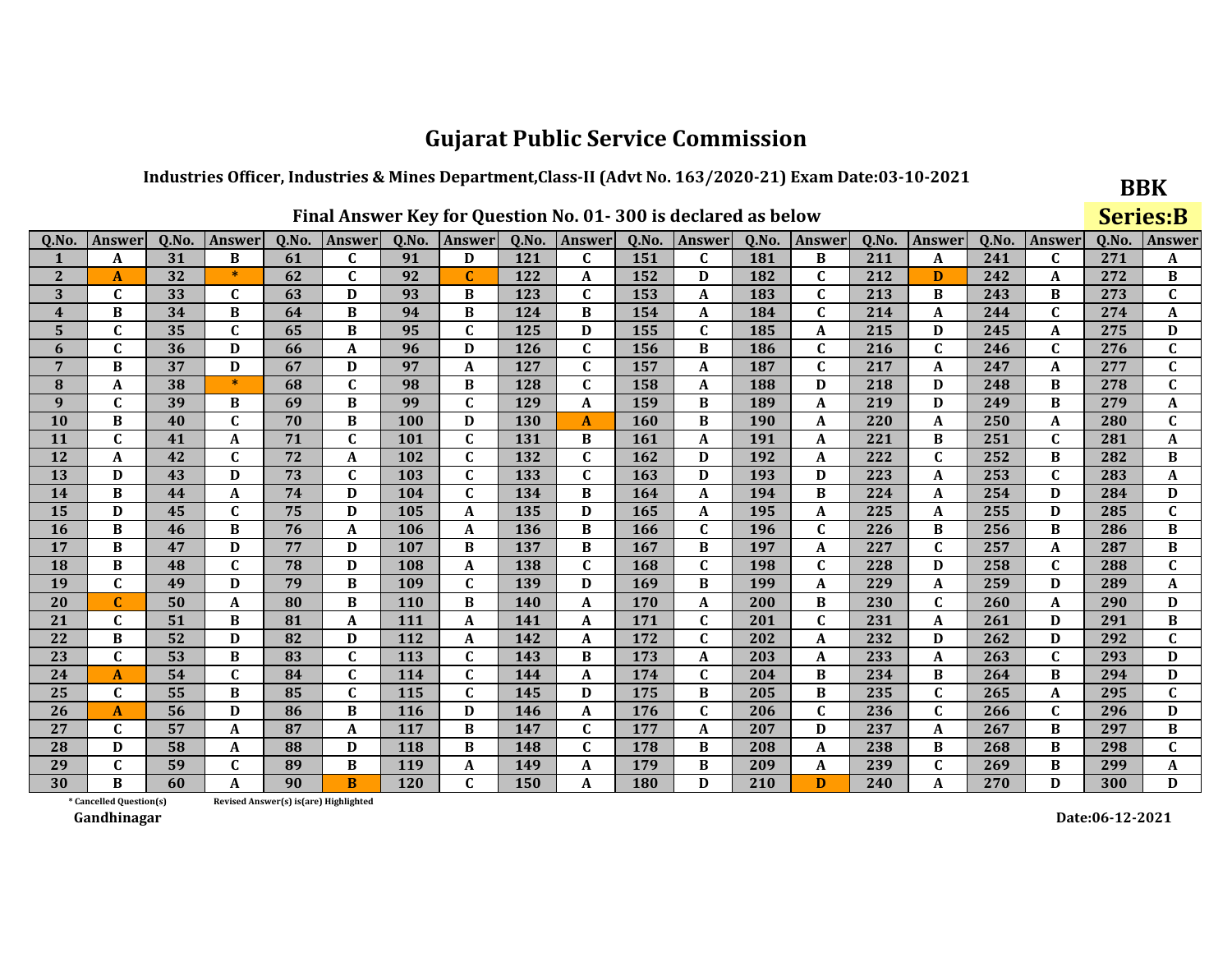## Industries Officer, Industries & Mines Department, Class-II (Advt No. 163/2020-21) Exam Date:03-10-2021

|              |                         |       |               |       |                                        |       |                  |            |               |       | Final Answer Key for Question No. 01-300 is declared as below |       |               |       |               |       |              |       | Series:C     |
|--------------|-------------------------|-------|---------------|-------|----------------------------------------|-------|------------------|------------|---------------|-------|---------------------------------------------------------------|-------|---------------|-------|---------------|-------|--------------|-------|--------------|
| Q.No         | Answer                  | Q.No. | <b>Answer</b> | Q.No. | <b>Answer</b>                          | Q.No. | Answer           | Q.No.      | <b>Answer</b> | Q.No. | Answer                                                        | Q.No. | <b>Answer</b> | Q.No. | <b>Answer</b> | Q.No. | Answer       | Q.No. | Answer       |
|              | $\mathbf{A}$            | 31    | D             | 61    | B                                      | 91    | B                | 121        | A             | 151   | $\mathbf{C}$                                                  | 181   | A             | 211   | $\mathbf{C}$  | 241   | $\mathbf{C}$ | 271   | D            |
| $\mathbf{2}$ | C                       | 32    | A             | 62    | A                                      | 92    | B                | 122        | $\mathbf C$   | 152   | A                                                             | 182   | B             | 212   | A             | 242   | B            | 272   | B            |
| 3            | D                       | 33    | A             | 63    | D                                      | 93    | B                | 123        | $\mathbf{C}$  | 153   | B                                                             | 183   | A             | 213   | B             | 243   | B            | 273   | $\mathbf{C}$ |
| 4            | $\mathbf C$             | 34    | $\mathbf C$   | 64    | B                                      | 94    | $\mathbf C$      | 124        | A             | 154   | B                                                             | 184   | $\mathbf C$   | 214   | $\mathbf{C}$  | 244   | B            | 274   | A            |
| 5            | B                       | 35    | A             | 65    | B                                      | 95    | $\mathbf C$      | 125        | A             | 155   | D                                                             | 185   | B             | 215   | A             | 245   | D            | 275   | D            |
| 6            | B                       | 36    | $\mathbf C$   | 66    | D                                      | 96    | $\mathbf C$      | 126        | $\mathbf C$   | 156   | B                                                             | 186   | A             | 216   | $\mathbf{C}$  | 246   | A            | 276   | $\mathbf C$  |
| 7            | $\ast$                  | 37    | $\mathbf{C}$  | 67    | $\mathbf C$                            | 97    | B                | 127        | D             | 157   | $\mathbf{C}$                                                  | 187   | A             | 217   | A             | 247   | B            | 277   | A            |
| 8            | $\mathbf C$             | 38    | D             | 68    | B                                      | 98    | $\mathbf C$      | 128        | A             | 158   | $\mathbf C$                                                   | 188   | $\mathbf C$   | 218   | B             | 248   | C            | 278   | A            |
| 9            | B                       | 39    | B             | 69    | B                                      | 99    | $\boldsymbol{A}$ | 129        | A             | 159   | $\mathbf{C}$                                                  | 189   | $\mathbf{C}$  | 219   | $\mathbf{C}$  | 249   | A            | 279   | B            |
| 10           | $\mathbf{C}$            | 40    | B             | 70    | $\mathbf C$                            | 100   | $\mathbf C$      | 130        | $\mathbf C$   | 160   | A                                                             | 190   | $\mathbf C$   | 220   | A             | 250   | D            | 280   | B            |
| 11           | D                       | 41    | A             | 71    | D                                      | 101   | $\mathbf C$      | 131        | B             | 161   | $\mathbf{C}$                                                  | 191   | D             | 221   | $\mathbf{C}$  | 251   | $\mathbf{C}$ | 281   | $\mathbf{C}$ |
| 12           | D                       | 42    | D             | 72    | $\mathbf{A}$                           | 102   | $\mathbf C$      | 132        | A             | 162   | $\mathbf C$                                                   | 192   | B             | 222   | A             | 252   | $\mathbf{C}$ | 282   | D            |
| 13           | $\ast$                  | 43    | $\mathbf{C}$  | 73    | B                                      | 103   | $\mathbf C$      | 133        | A             | 163   | D                                                             | 193   | B             | 223   | B             | 253   | $\mathbf{C}$ | 283   | A            |
| 14           | B                       | 44    | B             | 74    | C                                      | 104   | A                | 134        | B             | 164   | A                                                             | 194   | A             | 224   | B             | 254   | A            | 284   | A            |
| 15           | $\mathbf C$             | 45    | B             | 75    | D                                      | 105   | $\mathbf{A}$     | 135        | B             | 165   | A                                                             | 195   | $\mathbf C$   | 225   | A             | 255   | $\mathbf C$  | 285   | D            |
| 16           | A                       | 46    | $\mathbf{C}$  | 76    | A                                      | 106   | B                | 136        | A             | 166   | A                                                             | 196   | $\mathbf C$   | 226   | $\mathbf{C}$  | 256   | A            | 286   | A            |
| 17           | $\mathbf{C}$            | 47    | A             | 77    | $\mathbf{A}$                           | 107   | $\mathbf C$      | 137        | D             | 167   | A                                                             | 197   | A             | 227   | В             | 257   | В            | 287   | D            |
| 18           | D                       | 48    | $\mathbf{C}$  | 78    | $\mathbf C$                            | 108   | $\mathbf C$      | 138        | D             | 168   | D                                                             | 198   | $\mathbf{C}$  | 228   | $\mathbf{C}$  | 258   | A            | 288   | B            |
| 19           | A                       | 49    | D             | 79    | B                                      | 109   | $\bf{B}$         | 139        | A             | 169   | B                                                             | 199   | B             | 229   | D             | 259   | D            | 289   | A            |
| 20           | $\mathbf{C}$            | 50    | D             | 80    | C                                      | 110   | D                | <b>140</b> | A             | 170   | A                                                             | 200   | D             | 230   | D             | 260   | $\mathbf{C}$ | 290   | D            |
| 21           | B                       | 51    | A             | 81    | $\mathbf C$                            | 111   | B                | 141        | $\mathbf C$   | 171   | $\mathbf C$                                                   | 201   | B             | 231   | B             | 261   | B            | 291   | $\mathbf{C}$ |
| 22           | D                       | 52    | D             | 82    | B                                      | 112   | B                | 142        | B             | 172   | A                                                             | 202   | $\mathbf{C}$  | 232   | A             | 262   | B            | 292   | A            |
| 23           | $\mathbf C$             | 53    | D             | 83    | A                                      | 113   | $\mathbf C$      | 143        | $\mathbf C$   | 173   | $\mathbf C$                                                   | 203   | D             | 233   | $\mathbf{C}$  | 263   | $\mathbf C$  | 293   | D            |
| 24           | D                       | 54    | B             | 84    | C                                      | 114   | D                | 144        | B             | 174   | A                                                             | 204   | A             | 234   | D             | 264   | A            | 294   | D            |
| 25           | A                       | 55    | B             | 85    | B                                      | 115   | $\mathbf{A}$     | 145        | A             | 175   | B                                                             | 205   | $\mathbf C$   | 235   | A             | 265   | D            | 295   | A            |
| 26           | B                       | 56    | A             | 86    | C                                      | 116   | $\boldsymbol{A}$ | 146        | $\mathbf{C}$  | 176   | $\mathbf C$                                                   | 206   | A             | 236   | D             | 266   | B            | 296   | B            |
| 27           | D                       | 57    | D             | 87    | A                                      | 117   | A                | 147        | $\mathbf{C}$  | 177   | $\mathbf C$                                                   | 207   | D             | 237   | D             | 267   | $\mathbf C$  | 297   | $\mathbf{C}$ |
| 28           | B                       | 58    | $\mathbf C$   | 88    | D                                      | 118   | B                | 148        | A             | 178   | $\mathbf C$                                                   | 208   | A             | 238   | C             | 268   | D            | 298   | A            |
| 29           | $\mathbf{C}$            | 59    | $\mathbf{C}$  | 89    | B                                      | 119   | $\mathbf A$      | 149        | $\mathbf C$   | 179   | $\mathbf C$                                                   | 209   | B             | 239   | B             | 269   | D            | 299   | A            |
| 30           | B                       | 60    | C.            | 90    | D                                      | 120   | D                | 150        | B             | 180   | A                                                             | 210   | $\mathbf{C}$  | 240   | A             | 270   | $\mathbf{C}$ | 300   | A            |
|              | * Cancelled Question(s) |       |               |       | Revised Answer(s) is (are) Highlighted |       |                  |            |               |       |                                                               |       |               |       |               |       |              |       |              |

Revised Answer(s) is(are) Highlighted

Gandhinagar

Date:06-12-2021

**BBK**  $\sim$   $\sim$